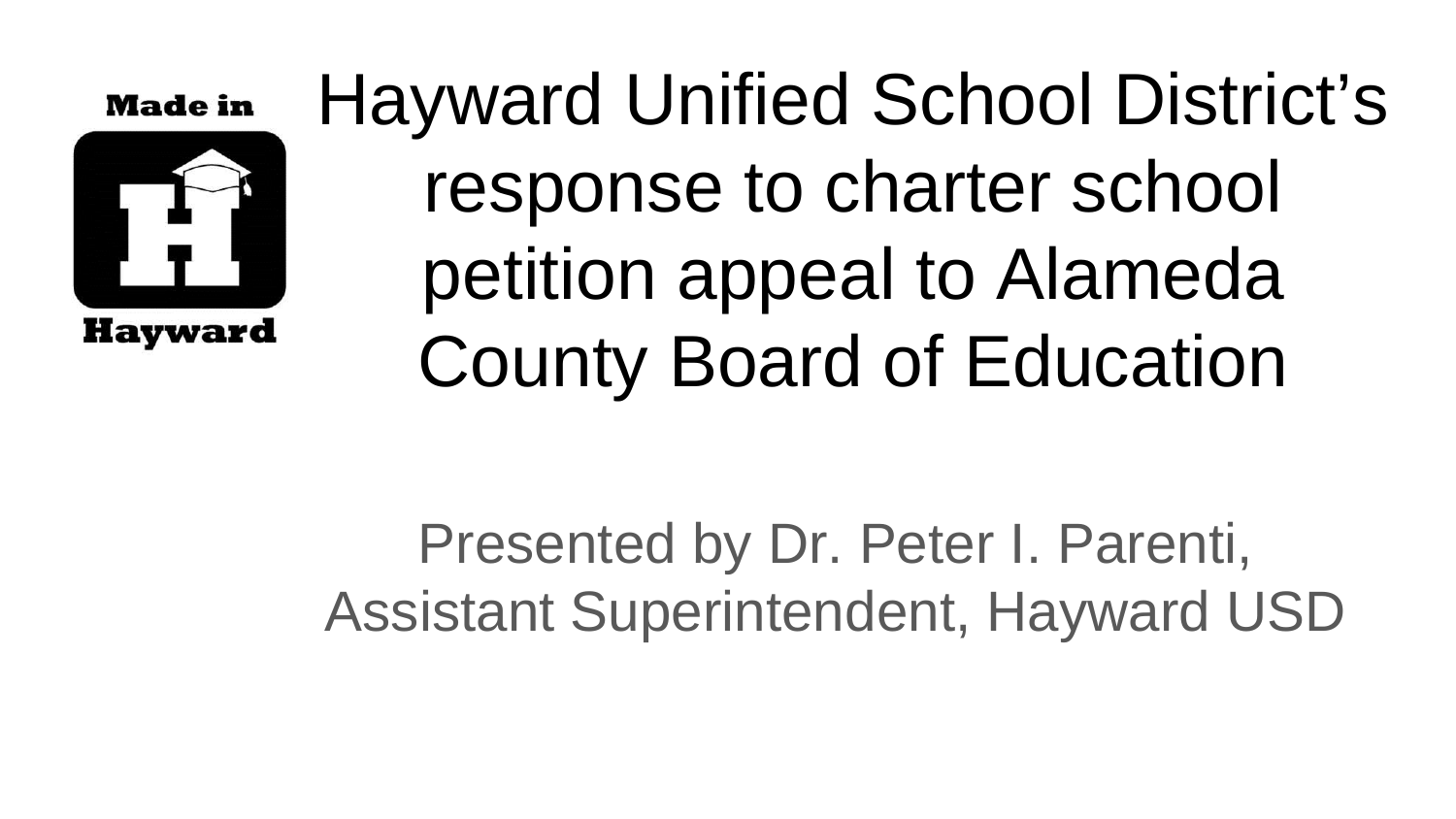### Timeline: Spring 2018

**May 9th:** Public Hearing at HUSD Board of Education Meeting

**May 14th:** Charter School Feasibility Meeting

**May 9th - June 1st:** HUSD Staff review of petition

**June 6th:** Board of Education votes unanimously NO.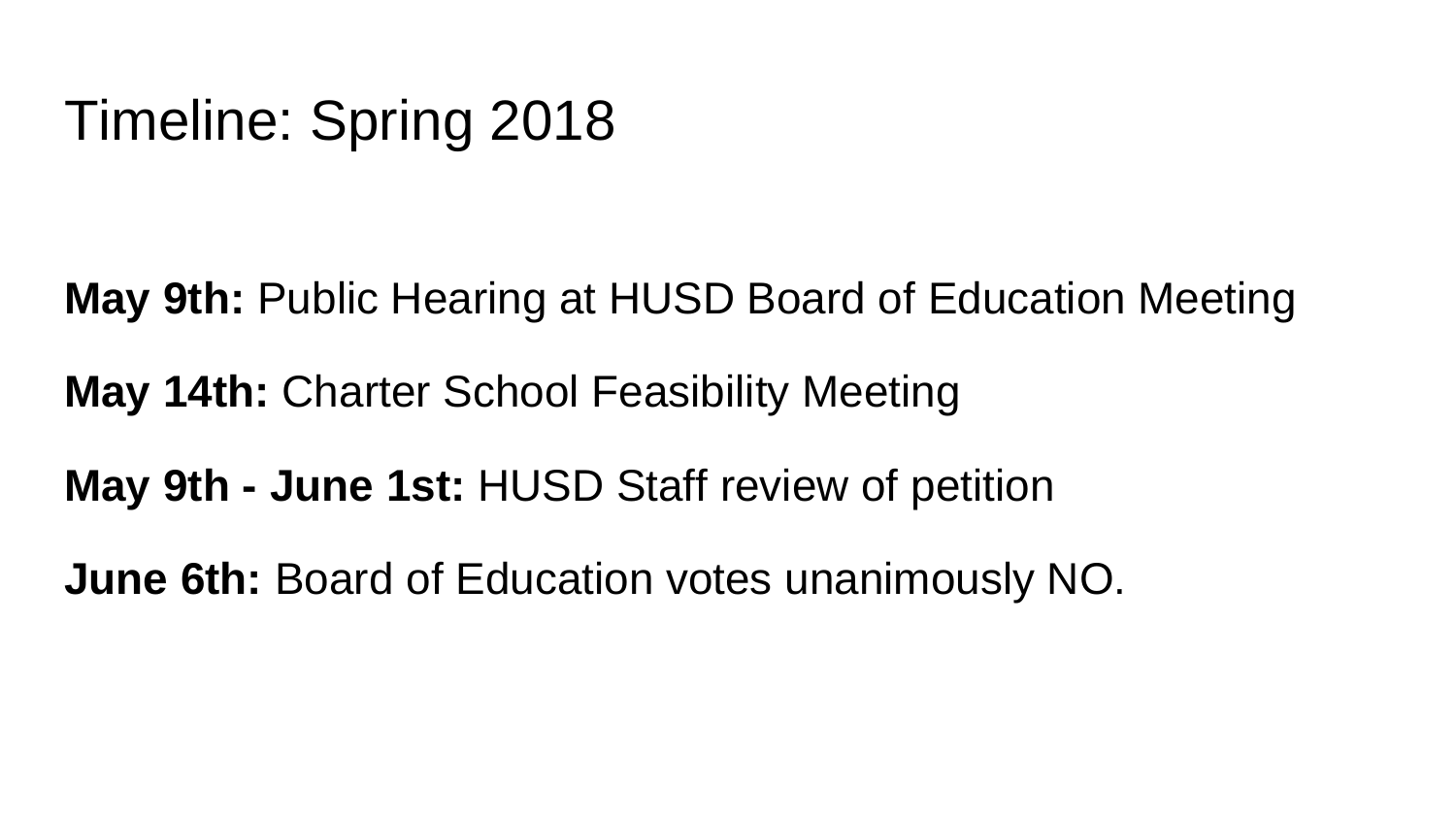## Summary of Findings Supporting Denial:

- 1. Lacking administrative experience
- 2. Less than reliable enrollment projections
- 3. Budget dependent on several assumptions with no contingency plans
- 4. Less than reliable staffing projections
- 5. No specific plans to educate students with special needs
- 6. No alternate plans for facilities specific to South Hayward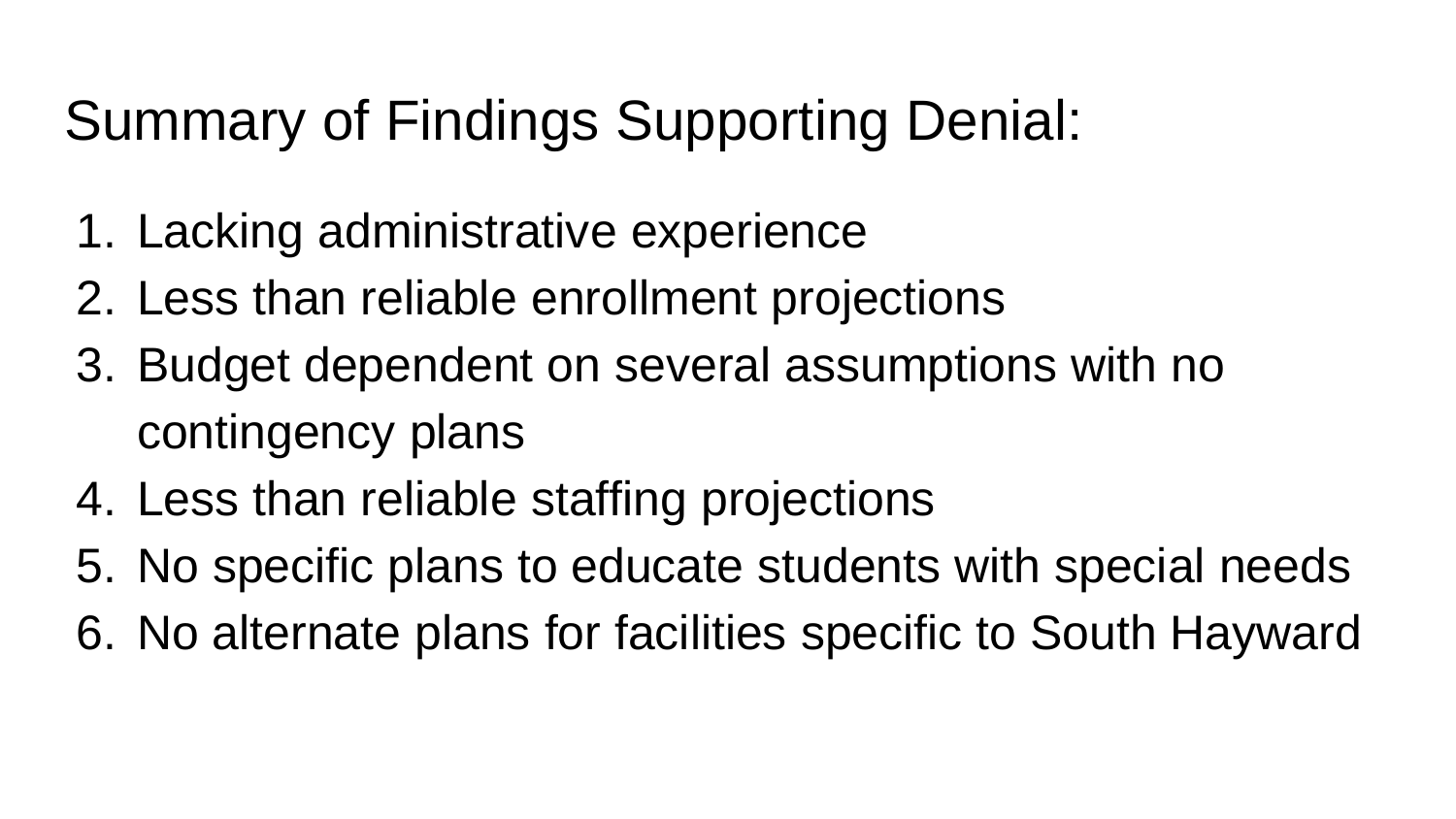#### Cal. Admin. Code tit. 5, s 119679(b)

(b) When filing a petition with the county board of education or State Board of Education for the establishment of a charter school, petitioner(s) shall provide the following:

(1) *A complete copy of the charter petition as denied*, including the signatures required by Education Code section 47605.

(2) A copy of the governing board's action of denial of the petition and the governing board's written factual findings specific to the particular petition, as required by Education Code section 47605(b).

(3) A signed certification of compliance with applicable law.

(4) *A description of any changes to the petition necessary to reflect the county office or the State Board of Education as the chartering entity.*